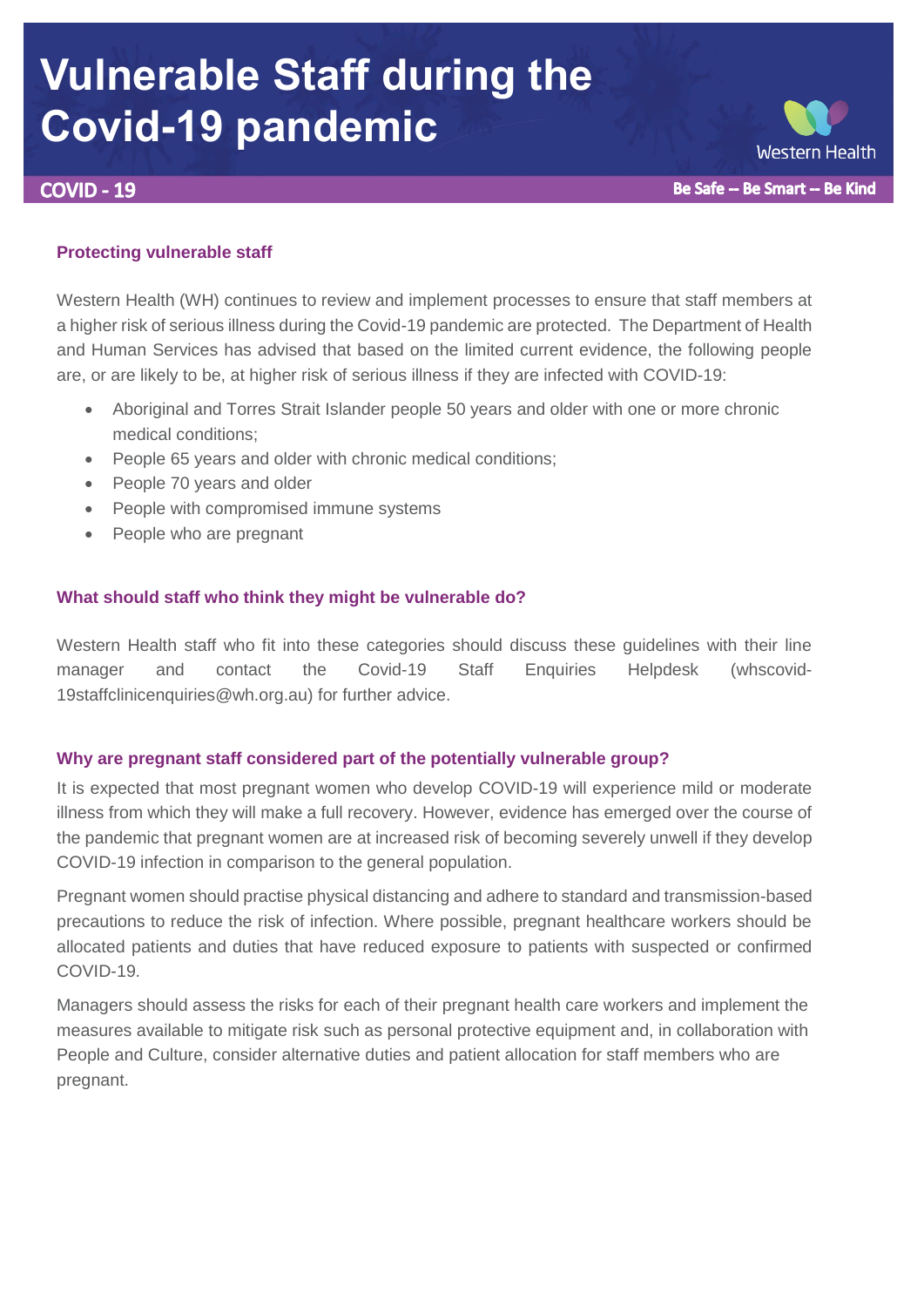## **What do managers need to do if they think their employee might be a vulnerable staff**

#### **member?**

Managers who have employees who fit any of the categories listed above should encourage the employee to contact the Covid-19 Staff Enquiries Helpdesk [\(whscovid-](mailto:whscovid-19staffclinicenquiries@wh.org.au)[19staffclinicenquiries@wh.org.au\)](mailto:whscovid-19staffclinicenquiries@wh.org.au) so that a screening process can be undertaken. Alternatively the manager may also contact the Covid-19 Staff Enquiries Helpdesk themselves to seek further advice.

## **What does the screening process involve?**

A risk screening checklist has been developed called the 'Screening checklist for Vulnerable Staff Members at Risk during the Covid-19 Pandemic', found here [Vulnerable staff screening form.](https://coronavirus.wh.org.au/wp-content/uploads/2022/04/Screening-Checklist-for-Vulnerable-Staff-Member-at-Risk-during-the-COVID-19-Pandemic-V9-30.03.2022.pdf) The checklist helps identify staff members who may be at higher risk of serious illness.

## **Who can complete the checklist?**

- Individual staff can complete this checklist themselves
- Staff can complete this checklist with their managers (managers should not complete the checklist on behalf of staff without their knowledge)
- Staff can email the [whscovid-19staffclinicenquiries@wh.org.au](mailto:whscovid-19staffclinicenquiries@wh.org.au) email address and they will be contacted by the Covid-19 Staff Enquiries Helpdesk to complete the form with an operator

**All checklists should be sent to the Covid-19 Staff Enquiries Helpdesk [\(whscovid-](mailto:whscovid-19staffclinicenquiries@wh.org.au)[19staffclinicenquiries@wh.org.au\)](mailto:whscovid-19staffclinicenquiries@wh.org.au).**

**Checklists must be complete in order to be processed**

## **What happens to the information recorded in the checklist?**

Each completed checklist will be saved in a confidential drive accessible to the Covid-19 Staff Enquiries Helpdesk staff only.

If the checklist indicates that a staff member is part of an 'at risk group' the Covid-19 Staff Enquiries Helpdesk will send People and Culture a standardised email including only their name, location of work and contact information, and that they are part of an 'at risk' group.